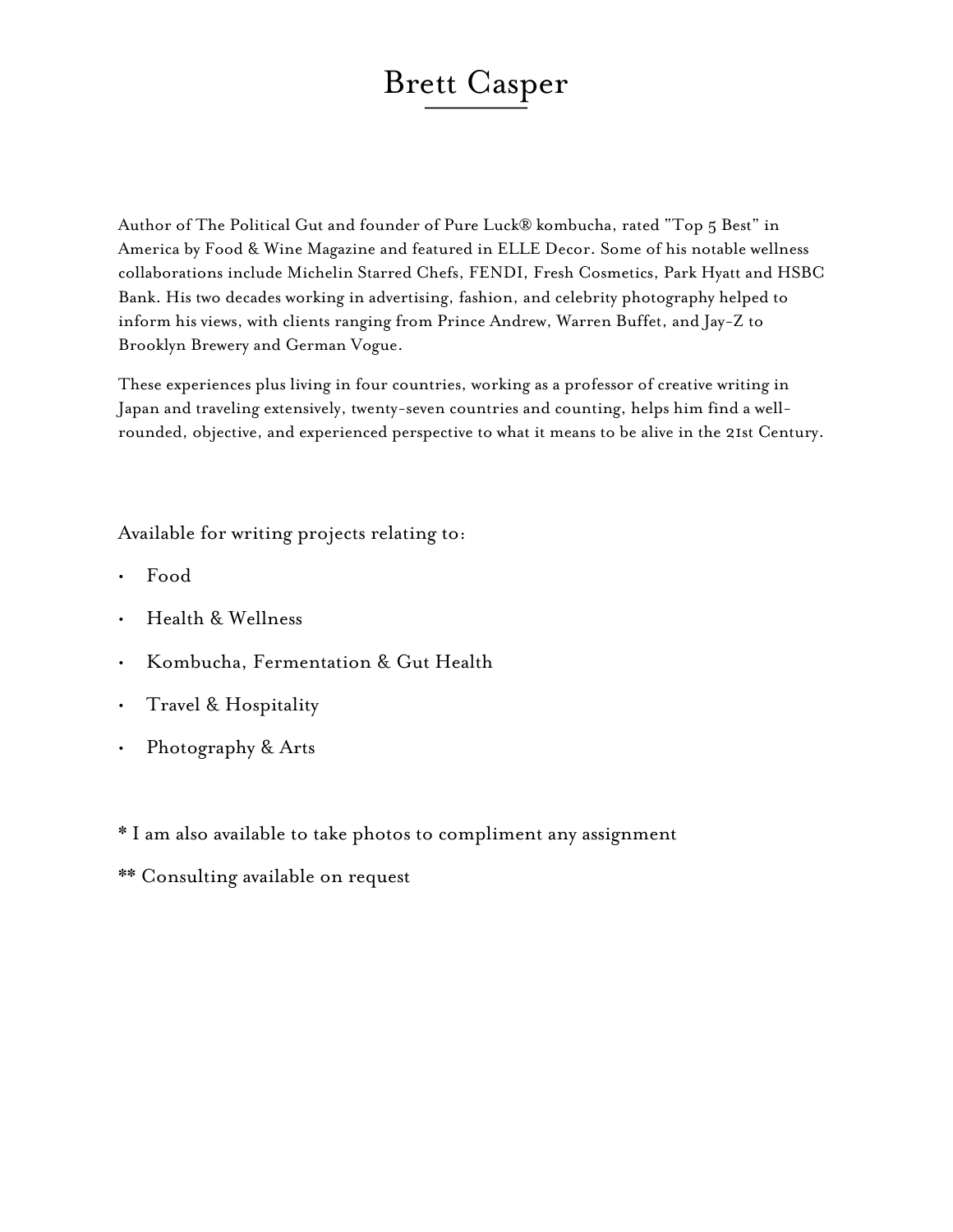## Pure Luck® Creative

Brett Casper

b. 1975 Visual Arts, Photography - [brettcasper.com](http://brettcasper.com) - [info@brettcasper.com](mailto:info@brettcasper.com)

BRETT CASPER PHOTOGRAPHER // DIRECTOR Still & video for advertising, travel, beauty, events, music, portraiture and lifestyle

## SELECT PHOTOGRAPHY CLIENTS // PUBLICATIONS

Armand de Brignac, Beefeater Gin, Blackbook Magazine, Bloom Cosmetics, Brooklyn Brewery, Columbia University, ELLE (Italy), G-Star , Housing Works, Il Nuovo (Cover), IFAW, Johnnie Walker, Kmart, Lloyd's of London, Nickelodeon, New York Magazine, Old Navy (Campaign), RADAR Magazine, Soni and Cindy, Time Out NY, Total Entertainment, Tokyo Junshin Women's College, Vogue (Germany), YMCA

## SELECT MUSIC // CELEBRITY PHOTOGRAPHY

Christian Baha, Garrett Oliver, Oliver Stone, Prince Andrew Duke of York, Warren Buffet, The Beatnuts, Hot Chip, Mary J Blige, The Japanese Pop Stars, Jeru the Damaja, N.E.R.D., Ne-Yo, Nick Jonas, Shaka Kahn, Wyclef Jean

## NOTABLE PHOTOGRAPHERS ASSISTED (NYC)

Ruven Afanador, Nadav Kandar, Katharina Bosse, Jon Ragel, Kyoko Hamada

TITLES HELD 1999- 2011

## TBWA/CHIAT/DAY SENIOR RETOUCHER

Still life, people and comping for multi-million dollar, pitches, branding and advertising campaigns

EUROSTAR RSCG //BLUESTAR SENIOR RETOUCHER - www.havascreative.com Pharmaceutical retouching and comping for multi-million dollar branding and advertising campaigns

## LLOYD & CO. SENIOR RETOUCHER - www.lloydandco.com

Swiftly and effectively photograph, composite, retouch and manipulate hi-end branding images for fashion, beauty and product pitches for clients like Bottega Veneta, Boucheron, Estee Lauder, Gucci, Oscar de le Renta, Sephora, Tom Ford, Yves Saint Laurent, Y-3

## D-TOUCH NYC // PARIS RETOUCHER - www.dtouchnyc.com

Highly stylized post-production; fashion, beauty & products for worldwide advertising, packaging and editorial print for clients like Wella (Worldwide Packaging // Campaign) & Pantene (Worldwide Packaging & Campaign)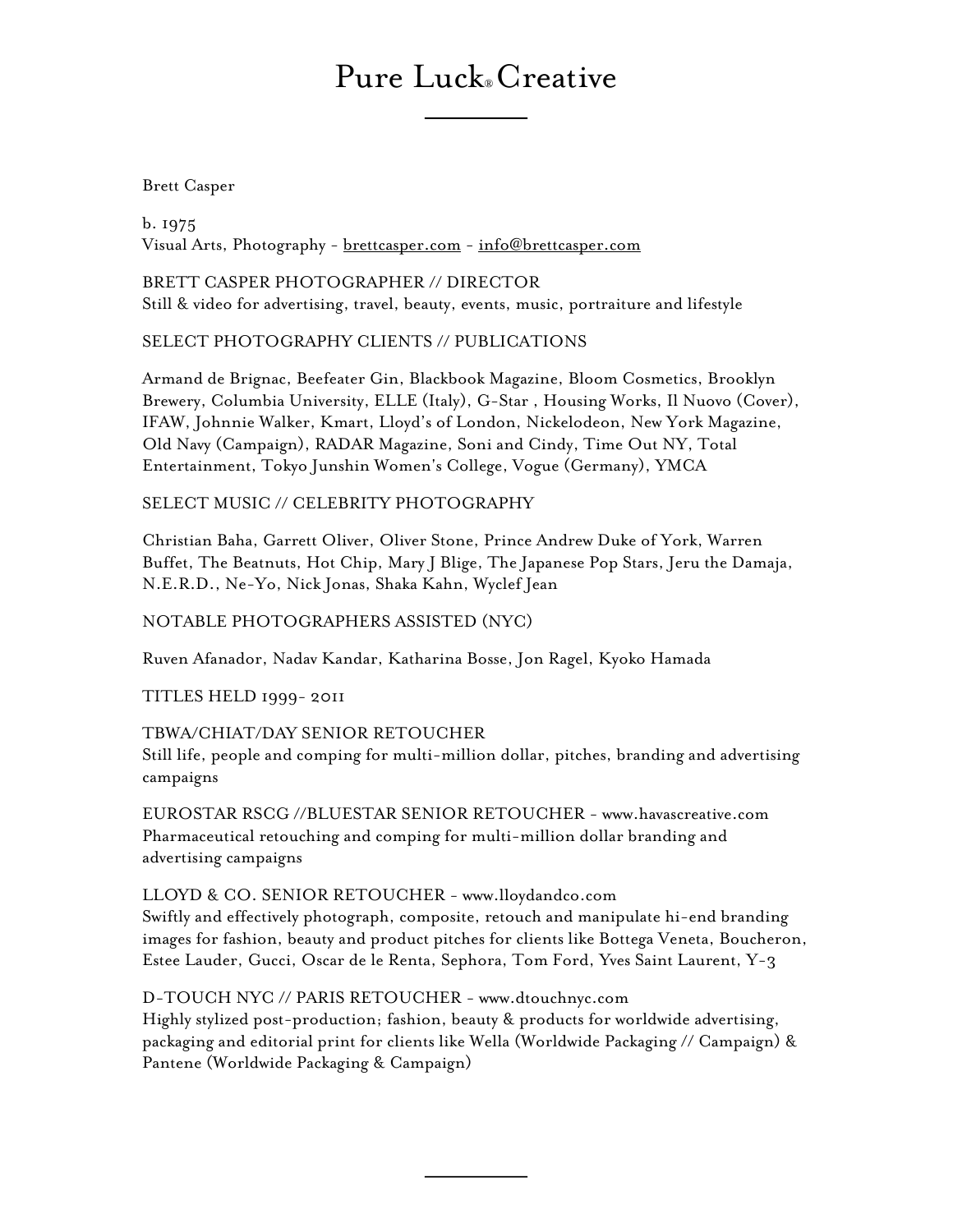

## Pure Luck®

Founded by Brett Casper in Brooklyn, New York in 2009. Pure Luck originally began as an arts organization. During the first two years. Pure Luck was representing artists and operating a galley space at 2 Great Jones Street & Broadway, in Manhattan. Always the trend setter, in late 2010 Pure Luck reinvented itself as a kombucha brand. In partnership with Chatthip Phungtham, in 2013 Pure Luck opened Pure Luck Bangkok, Thailands first ever kombucha brewery. Pure Luck is the first, and only, shelf stable kombucha in the world. We guarantee a room temperature shelf life with a minimum of 2 years. Our emphasis is brewing strictly with tea blends. Brett Casper has developed over 65 different flavors of Pure Luck - Pure Kombucha, brewed exclusively from tea. Pure Luck brews in our trademarked style called Pure Kombucha. What sets Pure Luck - Pure Kombucha apart from other brands. We always slow ferment, in small batch glass fermentors. Using 100% mountain spring water. Pure Kombucha is always naturally carbonated (bottle conditioned), we never add juice, additives or sweeteners. Each bottle takes between 60-90 days to produce. (Compared to other brands, brew to sale cycle of two batches per month on average). Listed in the following pages are select highlights for the last 12 years.

2010 - One of the oldest kombucha brands, Pure Luck® is founded in Brooklyn, NYC

2011 - Escape to NY Music Festival

2012

- Opened Brooklyn's first Kombucha bar, Pure Luck Tea Bar mentioned in Grub Street, Time Out New York & Yelp
- Successfully lobbied United States Patent and Trademark Office to add "kombucha" as a trademark designation

2013

- 
- Trademark issued for Pure Luck® with kombucha designation Partnership with fresh® cosmetics owned by LVMH Group

### 2014

- Opened Bangkok, Thailand's first ever kombucha brewery as recognized in BK Magazine
- Vendor at Thailand's first ever Wonderfruit Music Festival

### 2015

- ELLE DECOR print magazine, Pure Living Pure Luck Bangkok feature story
- Cho Why Art Gallery Partnership
- Soul Bar "Summer Beer" drink partnership
- Famous Soi Nana Jumble Trail, Bangkok